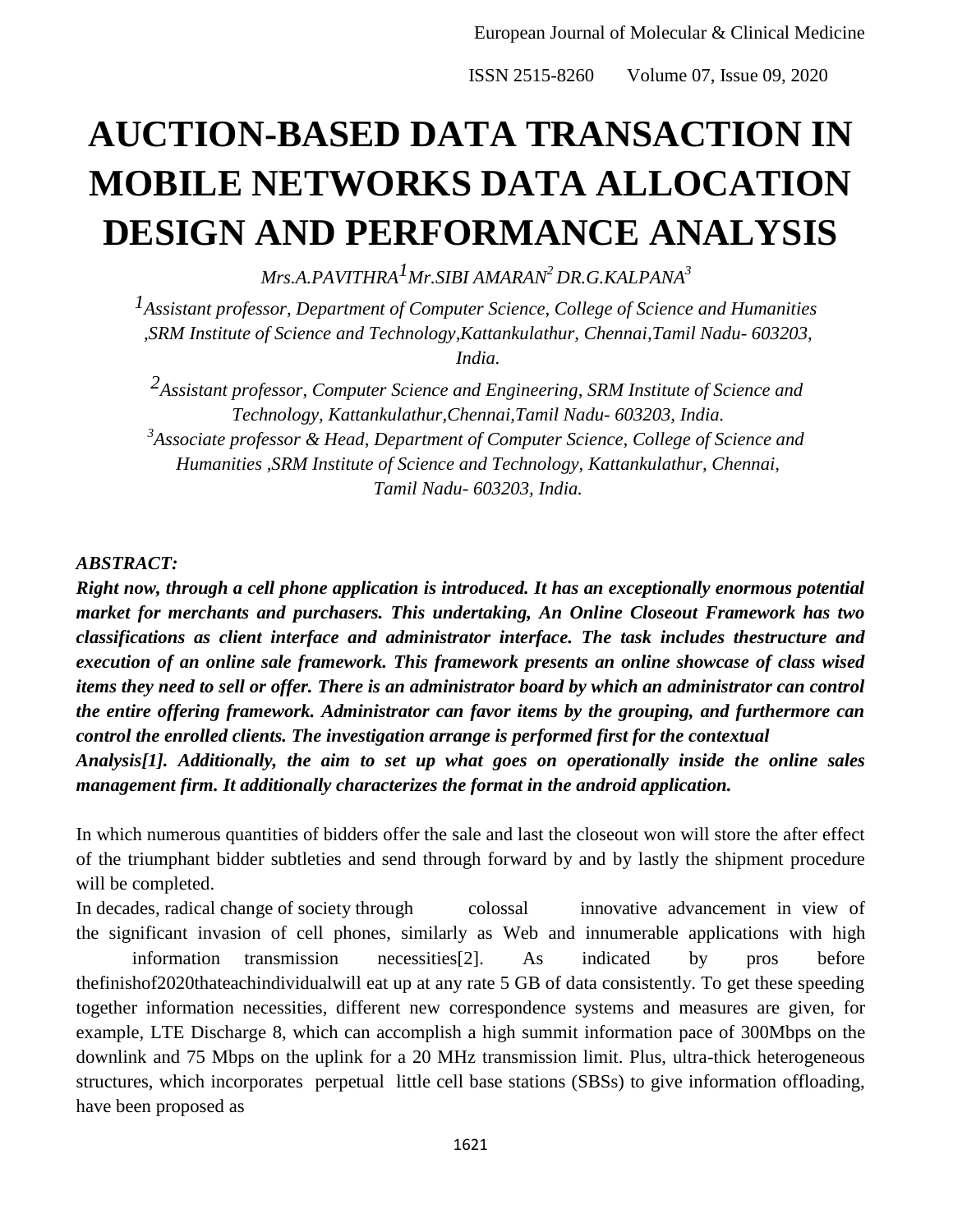a reaction for help the significant traffic load brought to the full-scale base stations. Through information off loading, the information traffic from flexible clients can be sent over SBSs, for example, Fem to base stations and Wi-Fi hotspots, when these SBSs are open, in any case, traffic is disregarded on cell structures[3].

**EXISTING SYSTEM:** An closeout is a procedure of purchasing and selling products or administrations by offering them up for offer, taking offers, and afterward offering the thing to the most elevated bidder. Specifically place. Manual care[4]. The people groups go to the approved zone and meet the Administrator for their concern and will get the arrangement about that. The venture includes the plan and execution of an online closeout framework. This framework presents an online showcase of classification wised items they need to sell or offer[5].

## **TRUTHFUL INCENTIVE MECHANISM(TIM).**

The properties of TIM are additionally broke down as far as computational productivity, singular reasonability. Simple and time spare. In an honest motivation instrument is structured dependent on a quality-driven closeout with an indoor confinement framework for instance. A probabilistic model is proposed to assess the dependability of the detecting [6] Information as the clients' administration characteristics.

**DRAWBACKS:** • To take more travel time

• Many transport issues.

**PROPOSED SYSTEM:** The venture includes the structure and usage of an online closeout framework. This framework presents an online presentation of class wised items they need to sell or offer. Truthful Incentive Mechanism(TIM). The properties of TIM are likewise investigated as far as computational effectiveness, singular judiciousness. The venture includes the structure and usage of an online sale framework. This framework presents an online showcase of classification wised items they need to sell or offer.

PENNY AUCTION ALGORITHM. We produce a calculation which gauges the benefit created by these methodologies utilizing genuine sale information[7].

**ADVANTAGES:** • Simple and time spare.

• In an honest motivation instrument is planned dependent on a quality-driven closeout with an indoor confinement framework for instance. • A probabilistic model is proposed to assess the dependability of the detecting information as the clients' administration characteristics. • A penny sell off model is proposed to evaluate the unfaltering nature of the recognizing data as the customers' organization qualities. In these above works, honesty is ensured[8].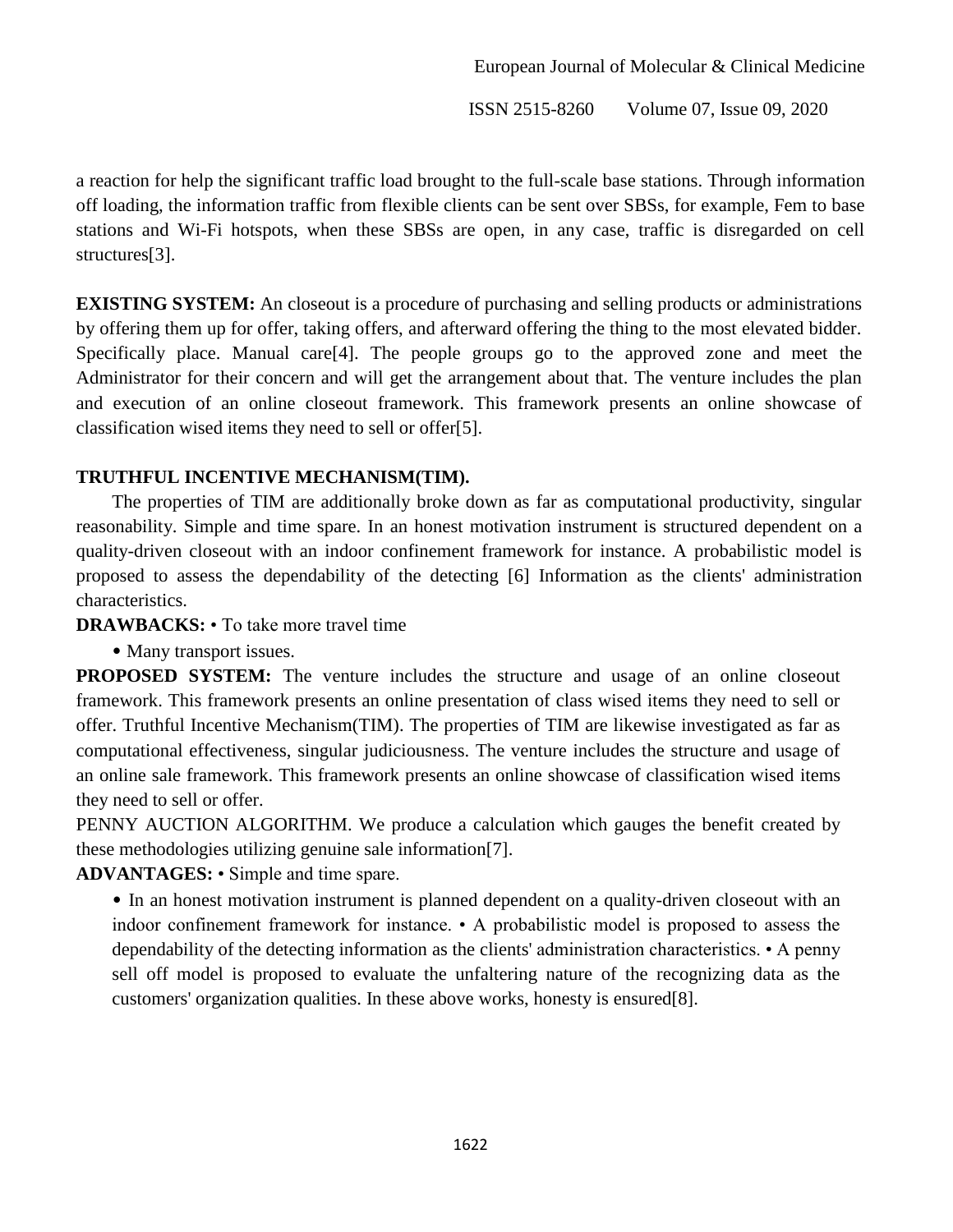## **HARDWARE REQUIREMENTS:**

The hardware requirements may additionally function the premise for a agreement for the implementation of the machine and have to consequently be a entire and constant specification of the entire gadget. They are utilized by software program engineers as the place to begin



It shows what the system does and now not the way it should be carried out.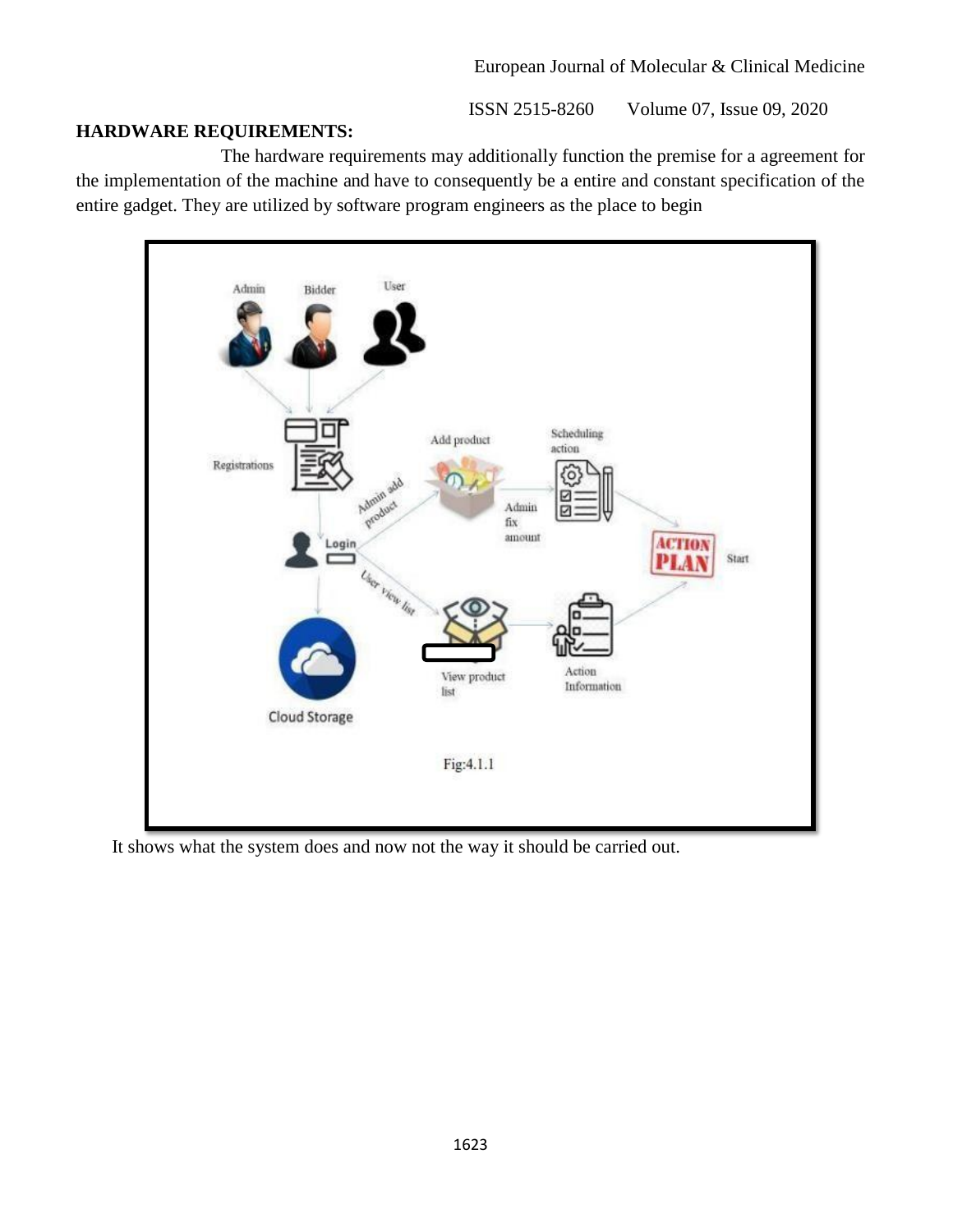# Core i3. RAM : 4 GB DDR2 RAM MONITOR

: 15" COLOR HARD DISK : 100 GB

#### **SOFTWARE REQUIREMENTS:** The

Software program requirements record is the specification of the machine. It should include each a definition and a specification of requirements. It is a fixed for the device design.

PROCESSOR : Intel of what the device have to do in place of how it must do it. The software program necessities offer a foundation for developing the software necessities specification. It is useful in estimating value, making plans crew sports, appearing tasks and tracking the team's and tracking the team's development in the course of the improvement interest. Front End : ANDROID XML, JAVA Back End : SQLITE Operating System : Windows 07 IDE : Eclipse, AndroidStudio

**SYSTEM DESIGN:** Setup Engineering deals with the diverse UML [Unified Modeling language] charts for the use of undertaking. Arrangement is a noteworthy structure outline of a part this is to be created. Programming setup is a technique by methods for which the necessities are changed over into depiction of the item. Setup is where awesome is rendered in programming program structuring. Arrangement is the best approach to decisively make an understanding of customer necessities into finished thing

#### **SYSTEM IMPLEMENTATION:**

**LOGIN & REGISTRATION:** Right now, have plan for login andinformation exchange screen. Android utilized xml to create old style screens in our application and java for coding. The information exchange page contains email id or client name, portable number, and secret word those sorts of subtleties ought to be put away in database. Login screen contains user id or username and secret key when the client, login the application it ought to recover the information to the database and join dependent on client input if its match client name, password to permit in the application else it gave an alarm and demonstrate a message to the client.

**DATABASE CREATION:** User-id(Registered Number) ,username, password, mobile number, have been put away in MySQL database utilizing php capacity and JSON. For the most part android ought to has its own inbuilt database named as Cloud Database. In any case, it can't store the incentive in cloud.so just we use php and json for putting away and recovering the informationincloudutilizingourAndroid application.

**BIDDING PROCESS:** On this module, we design for bidding process in our applicationisoneofthemajorworkingin bidding process, the user can be searching ads of product ormaterial.

**SELLER NOTIFICATION:** In this module, we design for seller notification in our application. Users can be buying a product for seller user data in auction process are only one winner for seller product. To security purpose for send a mail they show on mail notification in valid user.

**PRODUCT VERIFICATION PROCESS:** In this module, we design forproduction

verify are the admin will be check the user details, both seller and buyer process of product verification **SOFTWARE TESTING**

Cloud computing is a model for enabling ubiquitous, convenient, on demand network access to a shared pool of configurable computing resources. Since an Inter Cloud is a large scale distributed and interconnected computer system, interactions among its sub components (i.e.,Clouds) and among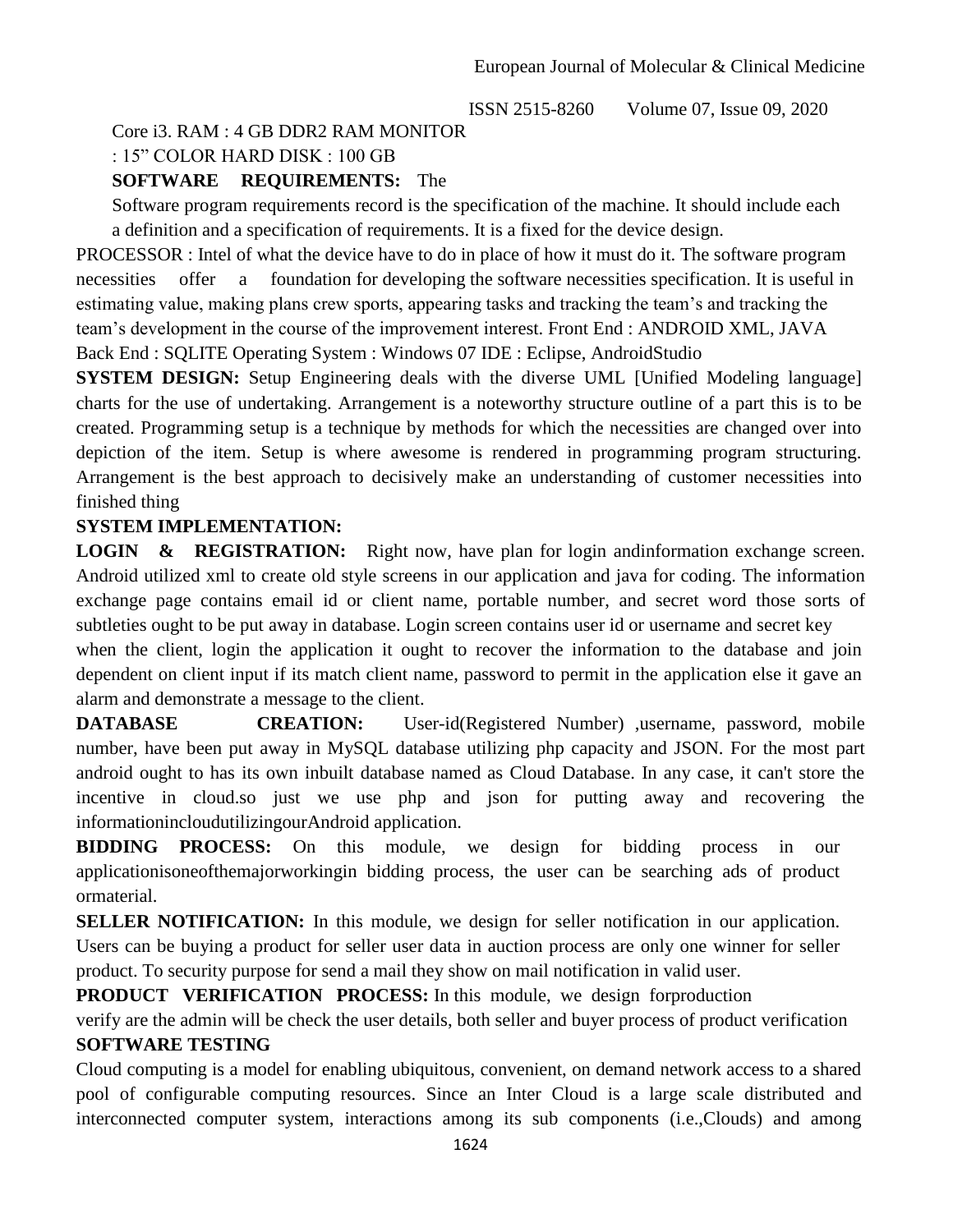stakeholders (i.e.,consumersandCloudproviders)can becomplex.InanInterCloud,computing resources owned and administered by different Cloud providers are pooled to serve multiple consumers, and applicationsanddataareavailabletoand shared by a broad group of cross enterpriseandcrossplatformusers.Inter Cloud resource pooling and sharing involve 1) combining resources through cooperation among Clouds, 2) mapping andschedulingsharedresourcesthrough coordination, and 3) establishing contracts between Clouds and consumers, and among Clouds through negotiation.

## **DEVELOPING METHODOLOGIES:**

Thetestsystemisinitiatedbydeveloping a comprehensive plan to check the overall functionality and unique functions on a selection of platform mixtures. Strict exceptional manipulate procedures are used. The method verifies that the utility meets thenecessities specific inside the device necessities report and is worm loose. The following are the issues used to increase the framework from growing the trying out methodologies.

**Unit testing:** Unit checking out includes the layout of take a look at cases that validate that the internal program logic is functioning properly, and that program enter produce valid outputs .All selection branches and internal code go with the flow should be established .It is the trying out of individual software program gadgets of the application .It's far executed after the of completion of an individual unit before integration. This is a structural testing, that is predicated on know-how of its production and is invasive. Unit checks carry out fundamental tests at component level and take a look at a particular enterprise method, application, and/or device configuration. Unit assessments make certain that every particular direction of a 27 business method performscorrectly to the documented specifications and consists of honestly defined inputs and predictedeffects.

**Functional test:** Functional checks offer systematic demonstrations that capabilities tested are to be had as unique with the aid of the business and technical requirements, machine documentation, and user manuals. Functional testing is focused on the subsequent objects: recognized lessons of valid input need to be frequent.

Invalid Input: diagnosed classes of invalid input must be rejected.

Functions: identified functions have to be exercised.

Output: identified classes of application outputs have to be exercised. Systems/Procedures: interfacing structures or procedures ought to be invoked.

**System Test:** System testing guarantees that the complete included software program machine meets necessities. It checks a configuration to ensure recognized and predictable effects. An example of gadget testing is the configuration oriented system integration take a look at. System trying out is primarily based on process descriptions and flows, emphasizing pre driven manner links and integration factors

**Performance Test:** The Performancetest ensures that the output be produced inside the time limits, and the time taken with the aid of the gadget for compiling, giving reaction to the customers and request being ship to the device for to retrieve theeffects.

**Integration Testing:** Software integration checking out is the incremental integration testing of or more incorporated software program additives on a single platform to provide screw ups resulting from interface defects. The challenge of the combination take a look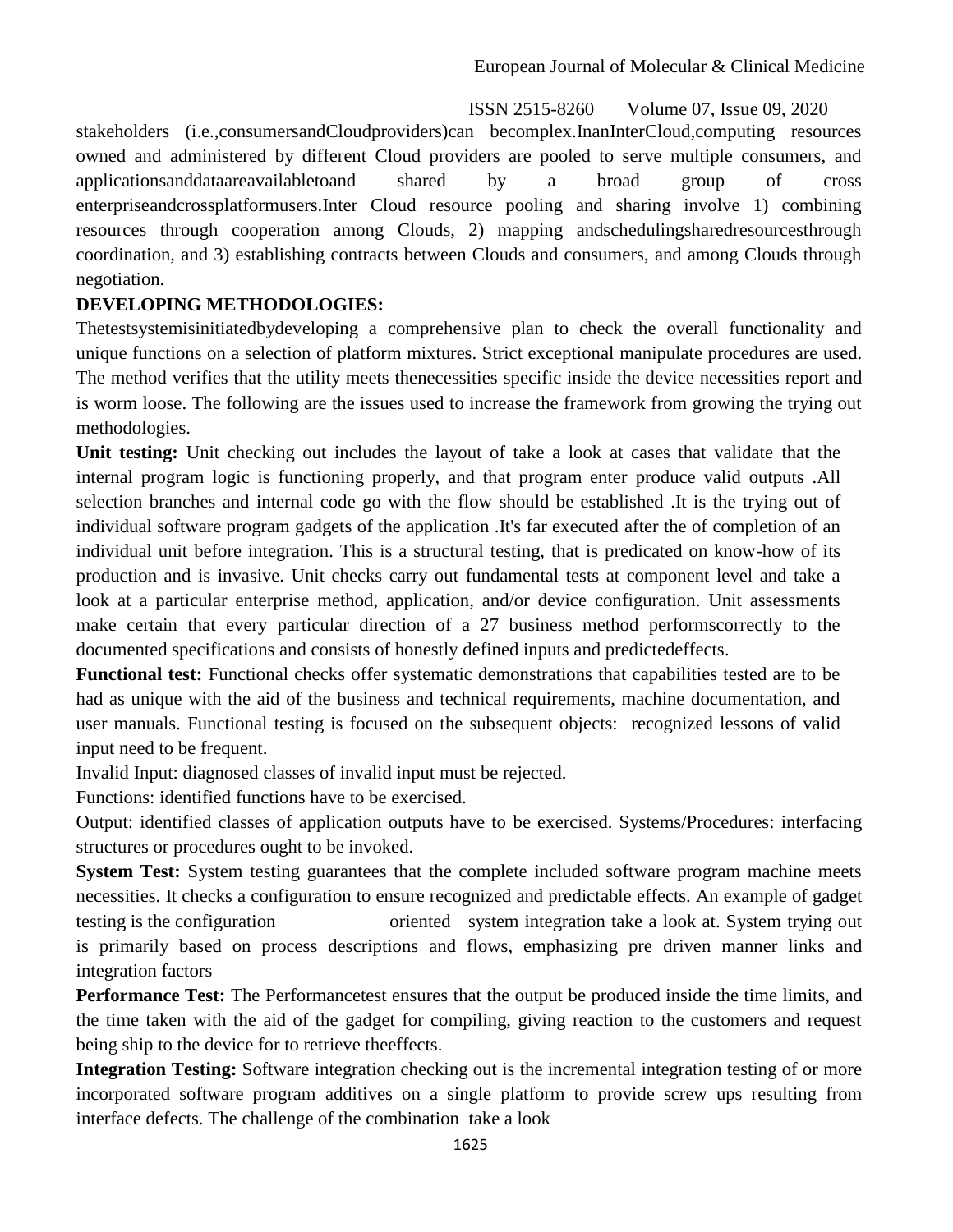at is to check that additives or software program programs, e.g. Additives in a software system or – one step up – software packages at the business enterprise level – interact without mistakes.

**Acceptance Testing:** User Acceptance Testing is a critical phase of any project and calls for giant participation by using the give up user. It also ensures that the machine meets the useful necessities. The Acknowledgements can be received by the Sender Node after the Packetsare acquired by the Destination Node The Route add operation is finished simplest while there may be a Route request in want. The Status of Nodes records is carried out routinely inside the Cache Updation

**Build the test plan:** Any mission may be divided into gadgets that can be further done for special processing. Then a testing method for every of this unit is completed. Unit checking out helps to identity the possible insects within the person element, so the issue that has bugs can be diagnosed and may be rectified from errors.

## **RESULT AND CONCLUSION**

The undertaking includes the design and implementation of an online auction system.Thissystemgivesanonlineshow of class wised merchandise they need to sell or bid. • A probabilistic version is proposed to assess their liability of the sensing records as the customers' provider features.

## FUTURE ENHANCEMENTS: The future

Entails machine gaining knowledge of method to design and implementation of an online auction machine. This gadget offers an online display of class of wised merchandise they need to promote or bid.

ALGORITHM DEFINITION: Penny Auction Algorithm (PAA) bidding strategies for highvalueditems.Inordertodothis,we first analyze the behaviors of bidders in pennyauctionsusingdatacollectedfrom the penny auction website, QuiBids. We then construct several strategies based on exploiting these behaviors. We produce an algorithm which estimates the profit produced by these strategies using real world auction data. Finally, we compare these strategies based on the results and consider improvements as well as implementation details for each of thealgorithms.

**CONCLUSION:** Online auction has relieved the interested bidders from being physically present in auction houses. The auction Applicationprovides variety of products online which gives plenty of choice for the bidders to select the product of their interest. The products are placed rightly underproper categories and subcategories which make it easier to search and locate the desired product. The online auction does not take place face to face which creates anonymous bidders.

The auctioneers cannot have a hold on who is participating in the bidding. This canlead to anonymity in identifying the bidders and further in shill bidding. By predicting the end-bid price of product andkeeping it concealed from bidders, bids can be analysed against the predicted price or range of it and if any unpredictable unexpected bid is occurred, then the respective bid can be treated as shilled or fake one and can beignored.